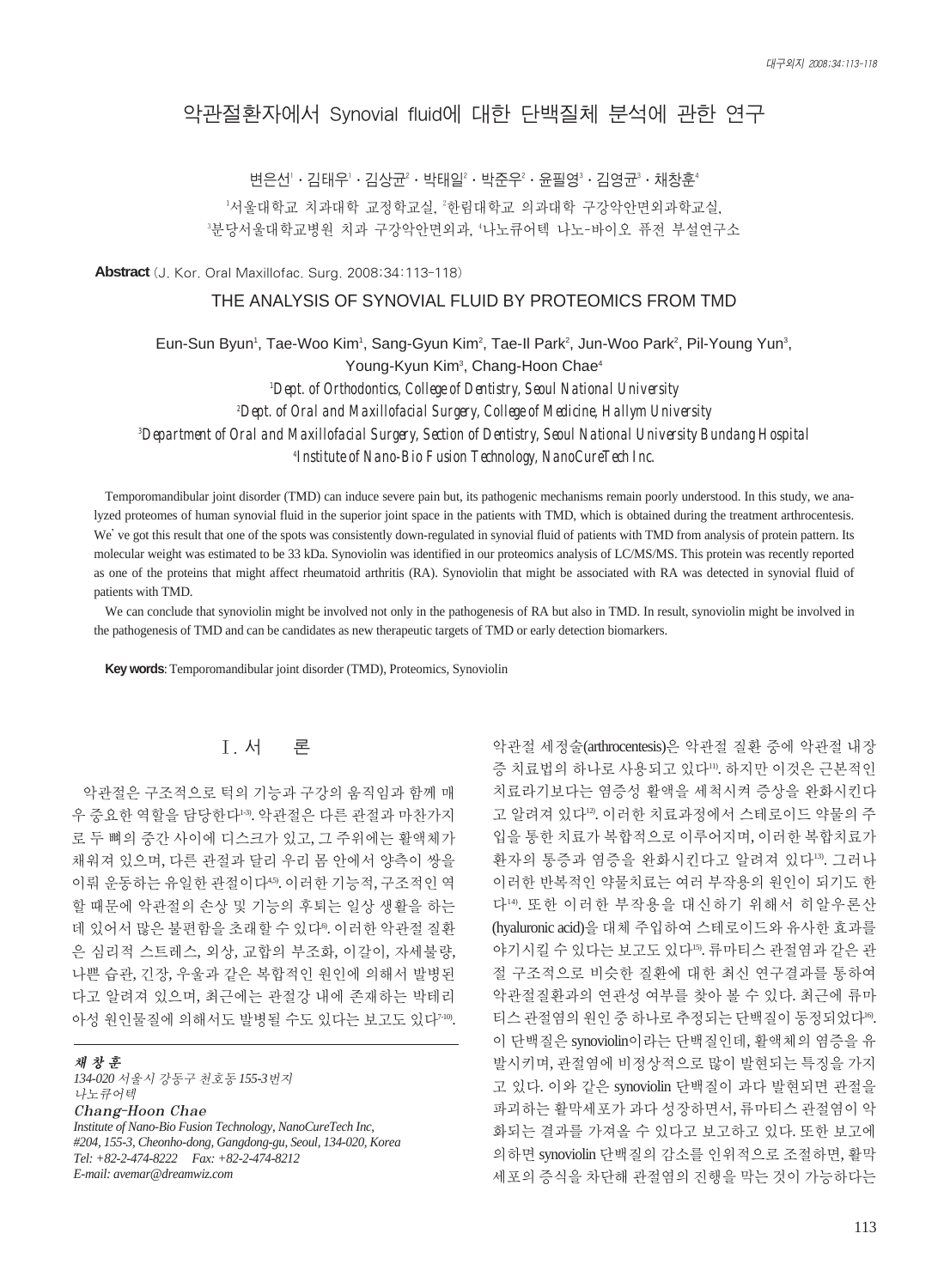#### 것을 알 수 있었다고 하였다".

본 연구는 악관절 질환의 발병 원인에 대한 연구를 통하여 효과적인 치료방법을 찾아보고자 한다. 이와 같은 연구를 위 하여, 악관절 질환을 가진 환자들의 활액체를 이용하였으며, 단백질체를 이용한 실험기법을 사용하여 악관절 질환 환자의 생체 내에서 발현되는 단백질의 종류를 알아 보았다. 또한 류 마티스 관절염에서 과다 발현되는 synoviolin이 악관절질환에 서도과다발현이되는지를알아보았다.

## Ⅱ. 실험 및 방법

#### 1. 연구대상

신체 외상에 의한 하악골 골절 및 악관절의 직접적인 장애와 임상증상이 없는 악관절내장증으로 입원한 여자 환자 8명을 대상으로 실험하였다. 활액의 채취방법은 악관절세정술 시에 이측두신경 침윤 마취를 시행한 후 상관절강에 23gauge 주사 침을 적절히 삽입하고, 2cc 생리식염수를 주입한 후 잘 섞일 수 있도록 한 후 다시 1.5cc 의 혼합액을 혈액의 추출없이 혼합액 만을 추출하였다. 추출된 혼합액은 -20�C에서 바로 급냉시켜 실험을 실시하기 위하여 보관하였다. IRB 승인을 받았으며 환 자동의서도받았다.

## 2. SDS-PAGE 전기영동 분석

환자의 혼합액의 단백질 농도를 알아보기 위하여 단백질 정 량을 실시하였다. 단백질은 BroadFord assay방법을 실시하여 단 백질의 농도를 분석하였다. 분석된 일정량의 단백질을 95°C에 서 20분 동안 열을 가해서 변성을 유도하였다. 여기에 loading buffer(0.1M Tris-HCl pH 6.8, 10% (v/v) glycerol, 2% (w/v) SDS-, 5% (v/v) 2-mercaptoethanol, 0.01% bromophenol blue)를 처리하였다. 50Voltage에서 30분동안 전류를 흘려보낸 다음 100Voltage에서 1시간 30분 동안 전류를 흘려보내 단백질의 분리를 실시하였 다. 전기영동이 끝난 다음 단백질이 분리된 gel을 0.3% Coomassive brilliant blue 250을이용하여염색을실시하였다.

#### 3. 2-D Electrophoresis & MALDI-TOF 분석

단백질을 분석하기 위한 방법중의 하나로 시료에 대한 미량 정성 및 정량 분석에 적합한 장비가 LC/MS/MS이다. 이온화된 시료를 질량과 하전량과의 비에 따라 분리시키고, 얻어진 질 량 스펙트럼을 해석함으로서 분자의 질량 및 구조를 확인할 수 있다. 활액에 PBS를 첨가하여 충분히 씻은 다음 원심분리를 실시하였다. SDS loading 버퍼를 사용하여 혼합한 다음 12.5% SDS-PAGE gel을 사용하여 100Voltage에서 2D 전기영동을 실시 하였다. 균질화시킨 다음 C18컬럼을 이용하여 단백질만을 추 출하였다. 그런 다음 LC/MS/MS을 이용한 peptide sequencing을 실시하여 Amino acid sequence를 얻을 수 있었다.

## Ⅲ. 결 과

#### 1. Synovial fluid의 전기영동 분석

환자의 샘플에서 얻은 활액을 이용한 전기영동실험으로 정 상활액과 비정상활액과의 단백질의 상관성을 보기 위하여 total 단백질의 전기영동을 실시하였다. 이를 위하여 실험방법 에 서술된 것처럼 단백질의 denaturation을 유도한 후 단백질의 패턴을 조사하였다. Fig. 1에서 보듯이 정상군과 비정상군의 단 백질 패턴에는 큰 차이가 없었지만 실험그룹에서 특이하게 33 kDa 단백질의 패턴이 감소된 것을 확인할 수 있었다. 이와 같 은 단백질의 패턴의 감소는 실험에 참가한 8명 전부 감소된 것 을확인할수있었다.





**Fig. 1.** 12.5% SDS-PAGE Gel Electrophoresis. This gel is 12.5% Gel Electrophoresis with Coomasie brilliant blue 250 staining. SM: size marker, a,c,e,g,i,k,m,o: control synovial fluid sample. b,d,f,h,j,l,n,p: experiment synovial fluid sample.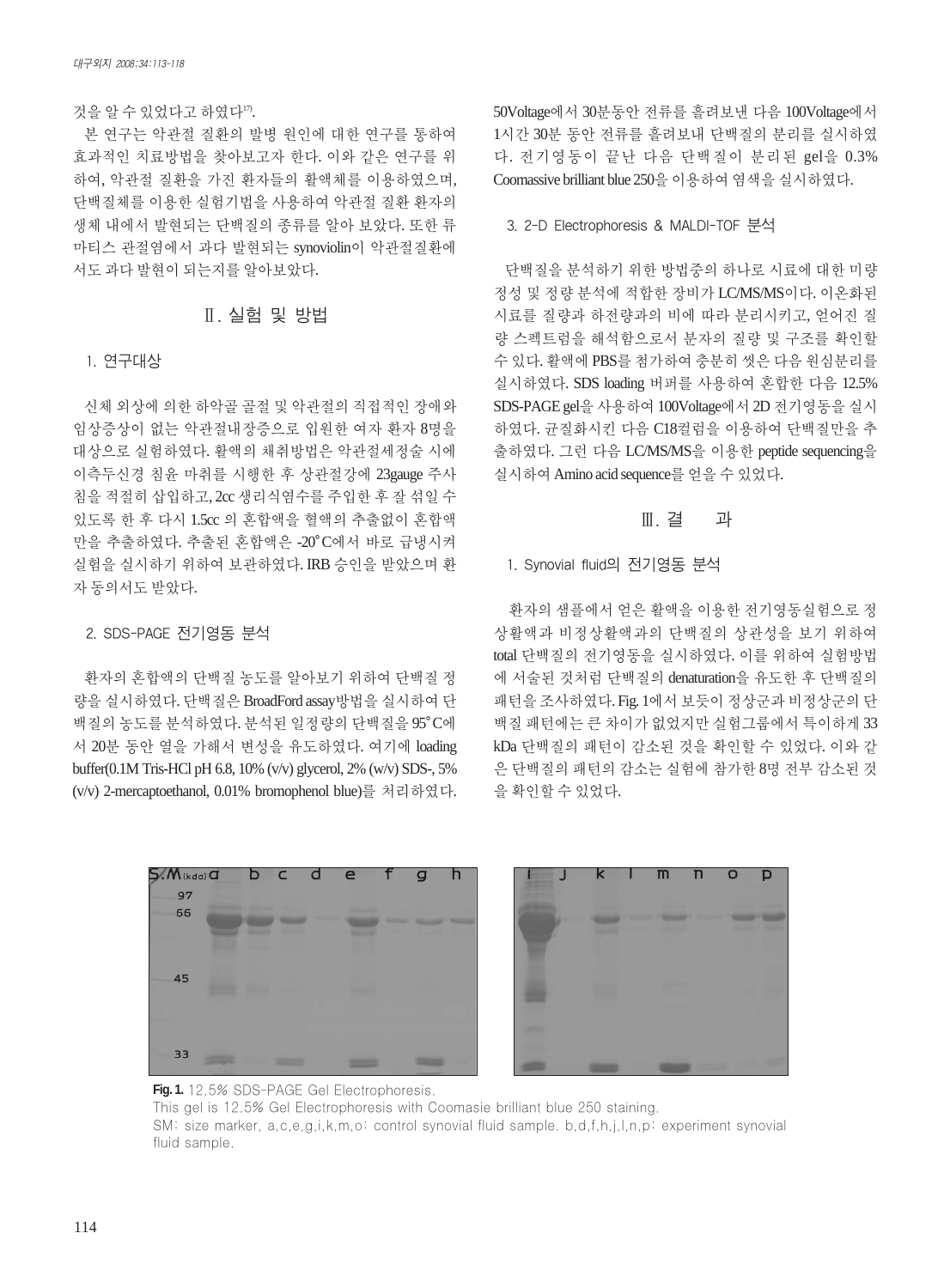## 2. 단백질 분석

환자의 샘플에 대한 단백질 분석을 실시하여 차이를 확인하 였으며, 단백질이 특히 많이 발현된 Albumin을 제거하기 위하 여 Albumin제거 column을 사용하여 Albumin을 제거한 다음 실 험을 실시하였다. Fig. 2의 그림 a는 Albumin 제거 전 사진이며, 그림 b는 Albumin이 제거된 뒤의 사진이다. 이와 같이 Albumin 이 제거된 활액 샘플을 사용하여 LC/MS/MS을 실시하였다. Fig. 3에서 a는 정상활액샘플에대한 사진이며, b는 악관절질환 샘플로서 그래프상에서 큰 차이를 볼 수 없었다. 단백질 분석 결과를 이용하여 얻어진 peptide sequence를 이용하여 정상활액 의 단백질을 확인할 수 있었다(Table 1). 또한 비정상 활액의 단 백질을 확인하기 위해서 얻어진 peptide sequence를 이용하여 단 백질을동정할수있었다(Table 2).

정상그룹에서 발현된 단백질은 Transcriptional activator SRCAP, HUMETMAGA, Spermatogenesis and centriole associated 1, Positive cofactor 2 glutamine/Q-rich-associated protein과 같은 단백 질이 동정되었으며, 실험그룹에서는 발현된 단백질은 Synoviolin 1, isoform b, Synoviolin, Ubiquitin specific protease 32, Positive cofactor 2 glutamine/Q-rich-associated protein이 동정되었 다. Positive cofactor 2 glutamine/Q-rich-associated protein은 양쪽그 룹모두에서발현이되었다.



Fig. 2. 2-DE protein pattern. (a): untreated gel, (b): Removed Albumin gel.



**Fig. 3.** The analysis of LC/MS/MS chromatography data. (a): control group, (b): experiment group.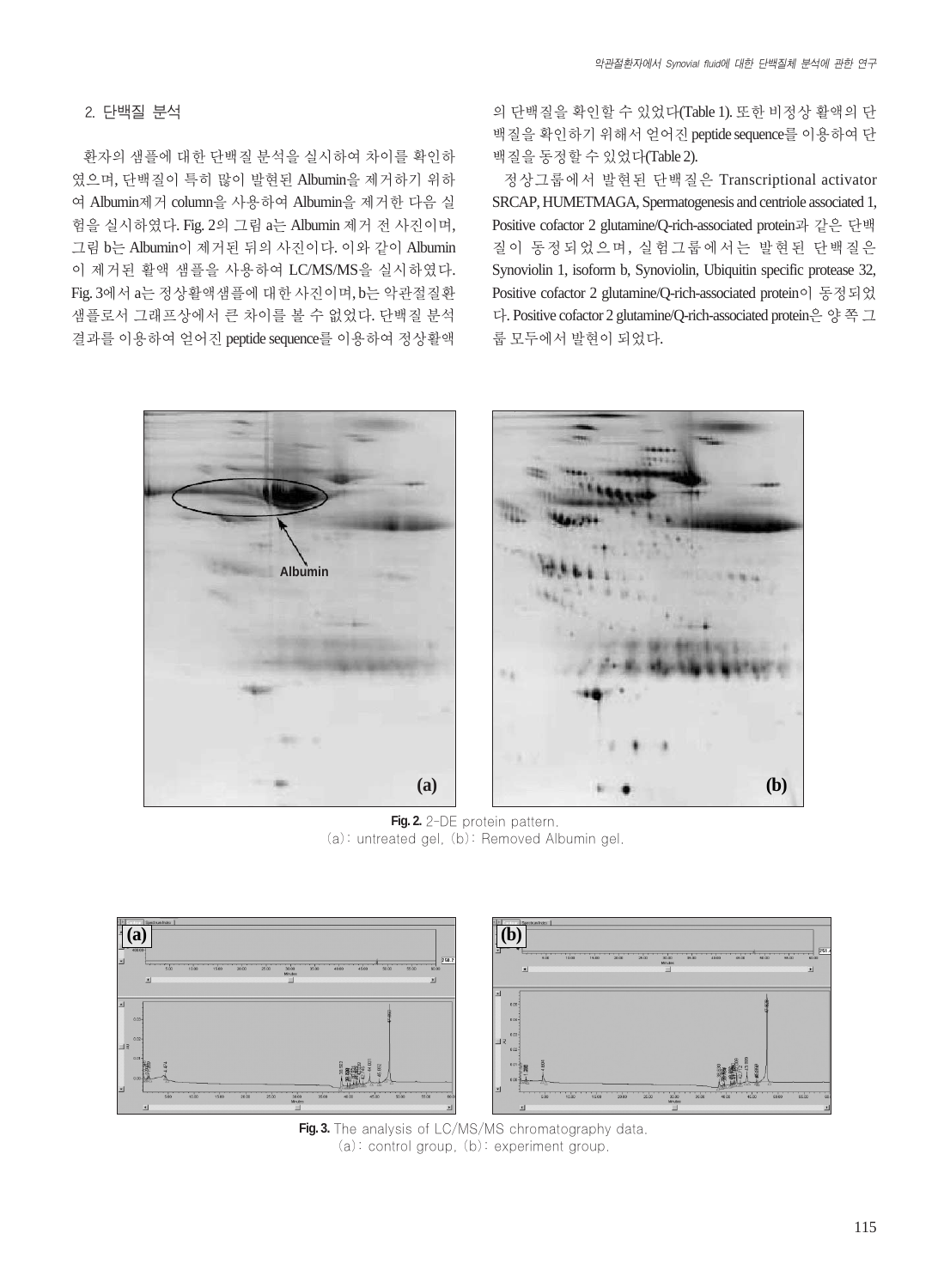| N <sub>o</sub> | Acc. No      | Gene Name                                                   | <b>Mass</b> | Matched peptides                                                                                                                                                           |
|----------------|--------------|-------------------------------------------------------------|-------------|----------------------------------------------------------------------------------------------------------------------------------------------------------------------------|
|                | Q9Y5L9       | Transcriptional<br>activator SRCAP                          | 315449      | ERVPRPAPRPRPTPASAPAAIPALVPVPVSAPVPISAPNPITILPV<br>HILPSPPPPSQIPPCSSPACTPPPACTPPPAHTPPPAQTCLVTPSSP<br>LLLGPPSVPISASVTNLPLGLRPEAELCAOALASPESLELASVA<br><b>SSETSSLSLVP</b>    |
| $\mathfrak{D}$ | AAB59612     | <b>HUMETMAGA</b>                                            | 30984       | SSVPSSTEKNAVSMTSSVLSSHSPGSGSSTTQGQDVTLAPATEP<br>ASGSAATWGQDVTSVPVTRPALGSTTPPAHDVTSAPDNKPAP<br>GSTAPPAQGVTSAPETRPPPGSTAPPAHGVTSAPDNRPALAST<br>APPVHNVTSASGSASGSASTLVHNGTSAR |
| 3              | Q76KD6       | Spermatogenesis and<br>centriole associatedl                | 62370       | QNNGVFLPPSPAVANERVLEEVGIMALAPLAEMLTSLQPSAT<br>PGSLMSPLTGTLSTLLSGPAPTSQSSPLTSFLTSPIAGPLTGTLA<br>SSLGLPSTGTLTPSSLVAGPVAMSQSSPLIAPVMGTVAVSLSSP<br><b>LLSSTATPPGVS</b>         |
| 4              | <b>PCQAP</b> | Positive cofactor 2 glutamine/<br>Q-rich-associated protein | 86699       | SQASVSDPMNALQSLTGGPAAGAAGIGMPPRGPGQSLGGMG<br>SLGAMGQPMSLSGQPPPGTSGMAPHSMAVVSTATPQTQLQL<br>QQVALQQQQQQQQFQQQQQAALQQQQQQQQQQQFQAQQS<br>AMQQQFQAVVQQQQQLQQQQQQQQHLIK          |

**Table 1.** The analysis of peptide sequence from control group

**Table 2.** The analysis of peptide sequence from experiment group

| N <sub>0</sub> | Acc. No.      | <b>Gene Name</b>                                            | <b>Mass</b> | Matched peptides                                                                                                                                                                    |
|----------------|---------------|-------------------------------------------------------------|-------------|-------------------------------------------------------------------------------------------------------------------------------------------------------------------------------------|
|                | O8N6E8        | Synoviolin 1, isoform b                                     | 67640       | ASLPAQSPPPPEPADQGPPPAPHPPPLLPQPPNFPQGLLPPFP<br>PGMFPLWPPMGPFPPVPPPPSSGEAVAPPSTSAAALSRPSGA<br>ATTTAAGTSATAASATASGPGSGSAPEAGPAPGFPFPPPWM<br><b>GMPLPPPFAFPPMPVPPAGFAGLTPEELRALEGH</b> |
| $\mathfrak{D}$ | <b>O86TM6</b> | Synoviolin                                                  | 67568       | ASLPAQSPPPPEPADQGPPPAPHPPPLLPQPPNFPQGLLPPFP<br>PGMFPLWPPMGPFPPVPPPPSSGEAVAPPSTSAAALSRPSGA<br>ATTTAAGTSATAASATASGPGSGSAPEAGPAPGFPFPPPWM<br>GMPL PPPFAFPPMPVPPAGFA                    |
| 3              | <b>O86WP5</b> | Ubiquitin specific<br>protease 32                           | 2905        | <b>NKDMSWPEEMSFIANSSK</b>                                                                                                                                                           |
| 4              | <b>PCQAP</b>  | Positive cofactor 2 glutamine/<br>Q-rich-associated protein | 86699       | SOASVSDPMNALOSLTGGPAAGAAGIGMPPRGPGOSLGGM<br>GSLGAMGOPMSLSGOPPPGTSGMAPHSMAVVSTATPOTOL<br>QLQQ                                                                                        |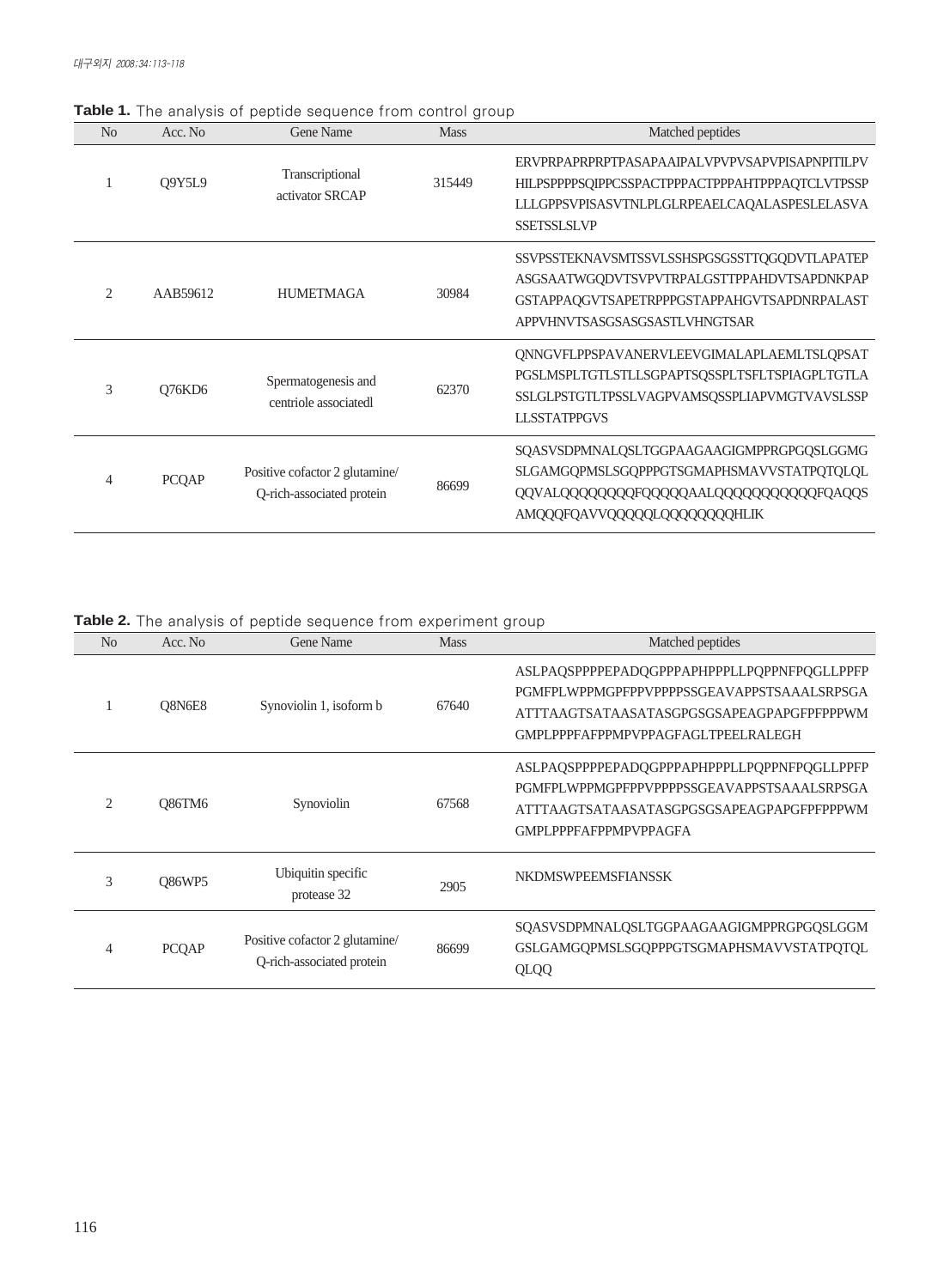## Ⅳ. 결론 및 토의

악관절 질환의 원인은 아직 명확하게 밝혀져 있지 않으며, 복합적인 원인 및 스트레스, 외상, 심리적 원인 등에 의해서 발 병한다고만 알려져 있다1). 이렇듯 악관절질환은 명확한 원인 규명이 되지 않은 질환이기에 치료법 및 약물요법도 다양하게 시도되고 있다. 치료법 중에는 악관절세정술과 같이 활액을 세정해주는 방법도 있으며, 약물요법으로는 스테로이드 약물 치료를 하고 있다. 악관절 세정술 및 약물요법 모두 질병의 근 본적인 발병 원인을 제거해주는 것은 아니지만 통증을 경감시 키고, 질병의 진행을 차단하는 효과는 있다13,14).

악관절 질환의 경우도 다른 질환과 마찬가지로 유전자의 원 인 이상 및 특정 단백질의 비정상적인 발현에 의한 질환의 발 병에서 원인을 찾으려는 노력이 많이 되고 있다. 이번 실험에 서는 Table 1, 2에서 볼 수 있듯이 악관절 질환을 가진 환자에서 특정 단백질인 synoviolin이 비정상적으로 많이 발현되고 있는 것을 확인할 수 있었다. Synoviolin 은 류마티스 관절염의 원인 중 하나로 추정되는 단백질이라고 보고되고 있는데, synoviolin 이 과발현되면 관절을 파괴하는 활막세포가 과다 성장과 분비 되면서, 류마티스 관절염을 파괴하는 사이토카인의 발현을 증 가시키는 결과를 가져오는 것으로 보고가 되고 있다®. 그로 인 해서 osteoclast 및 protease의 과발현을 통하여 뼈와 연골의 손상 을 가져오기도 한다. 동물실험을 통하여서도 synoviolin이 과다 발현되도록 인위적으로 조절하면, 관절염증이 유발된다는 사 실이 확인되었다<sup>19,20</sup>. 또한 synoviolin의 발현을 인위적으로 낮게 조절하면, 관절염이 유도된 마우스에서 관절염의 발생이 늦추 어진다는 사실을 통하여 synoviolin이 류마티스 관절염의 중요 한 인자라는 것을 밝히고 있다21-24). 또한 synoviolin이 처음으로 발견된 2003년 이후 류마티스 관절염에서는 많이 연구가 진전 되어 류마티스 관절염에서 현재까지 밝혀진 관절염 원인유전 자 중의 하나라는 것이 밝혀졌다. 그러나 구조적으로 비슷한 관절에서 발생하는 악관절질환에서는 아직까지 그 상관관계 를찾을수있는보고논문이없었다.

결론적으로 악관절질환을 가진 환자에서 얻은 활액체 샘플 에서 synoviolin을 포함한 다양한 종류의 단백질이 검출되었으 며, 특히 33kDa에서 특이하게 감소되는 단백질을 발견할 수 있 었다. 또한 환자의 샘플에서 Albumin의 다량검출을 제거하기 위하여 Albumin을 제거한 후 실험을 실시하였는데, LC/MS/MS 을 통한 peptide sequence에서 synoviolin이 과발현되어 있는 것을 확인할 수 있었다. 특이한 것은 synoviol fluid의 전체 단백질에 서 감소되는 단백질이 있는 반면 synoviolin과 같이 증가된 단백 질도 있어 악관절질환의 발병에 많은 단백질이 관여하는 것으 로 사료된다. 대조군 그룹과 실험군 그룹 모두에서 발현된 Positive cofactor 2 glutamine/Q-rich-associated protein에 대한 연구 도 지속적으로 필요하다고 사료된다. 이번 실험에서는 환자의 샘플 수가 많지 않아 이번 결과만 가지고는 synoviolin이 악관절 질환에 어떤 역할을 하는지를 명확히 밝히기에 한계가 있었 다. 그러므로 향후 악관절질환의 원인에 대해 악관절에서 synoviolin의 기능 및 구조에 대한 연구가 이루어져야 하며, 악관절 질환과 synoviolin 유전자와의 상관관계를 밝히는 연구가 좀더 필요하다.

- 1. Synovial fluid 안에 존재하는 여러 가지 단백질을 확인할 수 있었다.
- 2. 특이하게 33kDa에서 감소되는 단백질을 확인할 수 있었 다.
- 3. 류마티스 관절염에서 과발현되어 류마티스관절염 원인 중 하나로 추정되는 단백질인 synoviolin이 악관절질환의 환자샘플에서도과발현하는것을확인할수있었다.
- 4. 악관절에 존재하는 synoviolin의 기능과 역할에 대한 연구 및 synovial fluid내에 존재하는 다른 많은 단백질에 대한 연 구가앞으로도지속되어야된다고사료된다.

## 참고문헌

- 1. Poveda Roda R, Díaz Fernández JM, Hernández Bazán S, Jiménez Soriano Y, Margaix M, Sarrión G: A review of temporomandibular joint disease (TMJD). Part II: Clinical and radiological semiology. Morbidity processes. Med Oral Patol Oral Cir Bucal 20081;13(2):E102-9.
- 2. Li Z, Li ZB, Li JR: Surgical management of posttraumatic temporomandibular joint ankylosis by functional restoration with disk repositioning in children. Plast Reconstr Surg 2007 Apr 1;119(4):1311-6.
- 3. Mah J: Histochemistry of the foetal human temporomandibular joint articular disc. Eur J Orthod 2004 Aug;26(4):359-65.
- 4. Stamm T, Hohoff A, Van Meegen A, Meyer U: On the three-dimensional physiological position of the temporomandibular joint. J Orofac Orthop 2004 Jul;65(4):280-9. Review. English, German.
- 5. Uyanik JM, Murphy E: Evaluation and management of TMDs, Part 1. History, epidemiology, classification, anatomy, and patient evaluation. Dent Today 2003 Oct;22(10):140-5.
- 6. Desmons S, Graux F, Atassi M, Libersa P, Dupas PH: The lateral pterygoid muscle, a heterogeneous unit implicated in temporomandibular disorder: a literature review. Cranio 2007 Oct;25(4):283- 91. Review.
- 7. Ellis E, Throckmorton GS: Treatment of mandibular condylar process fractures: biological considerations. J Oral Maxillofac Surg 2005 Jan;63(1):115-34. Review.
- 8. Politi M, Toro C, Cian R, Costa F, Robiony M: The deep subfascial approach to the temporomandibular joint. J Oral Maxillofac Surg 2004 Sep;62(9):1097-102.
- 9. Lafreniere CM, Lamontagne M, el-Sawy R: The role of the lateral pterygoid muscles in TMJ disorders during static conditions. Cranio. 1997 Jan;15(1):38-52.
- 10. Kim SJ et al.: The presence of bacteria in the synovial fluid of the temporomandibular joint and clinical significance: preliminary study. J Oral maxillofac Surg 2002;60;1156-1161.
- 11. Wiesend M, Kanehl S, Esser E: [Arthrocentesis--a highly efficient therapy for acute TMJ arthropathy]. Mund Kiefer Gesichtschir 2006 Sep;10(5):341-6.
- 12. Ethunandan M, Wilson AW: Temporomandibular joint arthrocentesis-more questions than answers? J Oral Maxillofac Surg 2006 Jun;64(6):952-5.
- 13. Yura S, Totsuka Y: Relationship between effectiveness of arthrocentesis under sufficient pressure and conditions of the temporomandibular joint. J Oral Maxillofac Surg 2005 Feb;63(2):225-8.
- 14. Trieger N, Hoffman CH, Rodriguez E: The effect of arthrocentesis of the temporomandibular joint in patients with rheumatoid arthritis. J Oral Maxillofac Surg 1999 May;57(5):537-40.
- 15. Jae-Jin Kim: The effect of intra-articular injection of hyaluronic acid after arthrocentesis in treatment of internal derangements of the TMJ.